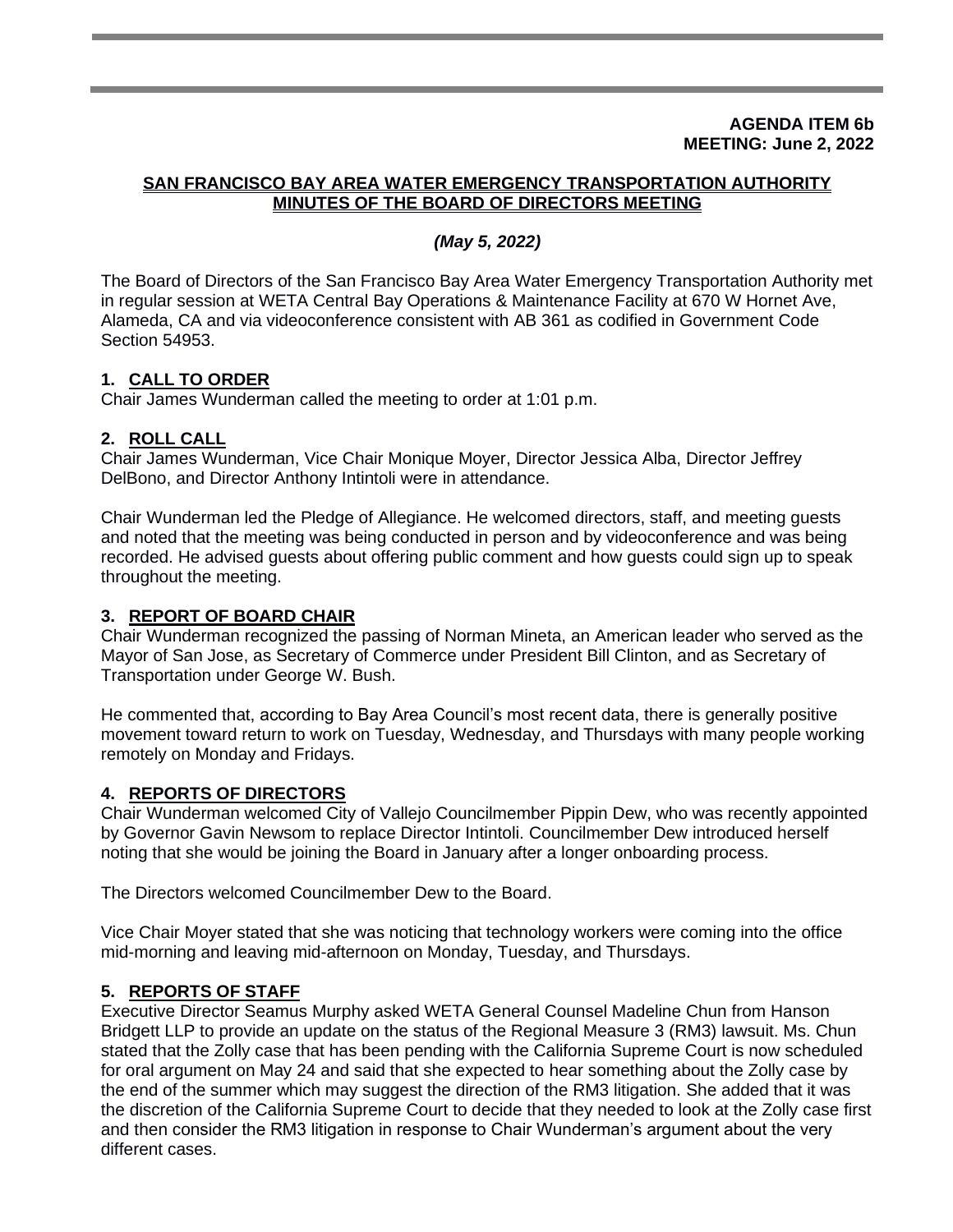Mr. Murphy noted that a federal court had overturned the Center for Disease Control and Prevention's (CDC) mask mandate. In the absence of a California public health order, masks were no longer required on transit. He said that a few agencies were implementing agency-specific mask mandates, but that WETA would be following the guidance of public health experts, who declined to issue local or statewide orders in the wake of the court decision.

Mr. Murphy welcomed Councilmember Dew and noted the successful delivery of MV *Dorado*.

Mr. Murphy introduced Transportation Planning Intern Ossmand Ruano to provide the ridership and recovery update stating that there was an increase in April ridership in comparison to March. He noted that WETA would be adjusting its statistical comparison to the summer seasonal averages starting next month.

Mr. Murphy provided five written reports and offered to answer questions.

In response to Vice Chair Moyer, Mr. Murphy said that the Governor's free transit proposal would provide some additional subsidy based on three months of FY 2019/20 ridership fare revenue.

Operations & Maintenance Manager Timothy Hanners stated that WETA would ideally install the diesel particulate filters (DPF) during the shipyard period but that space would be allotted for the DPF for an aftermarket install if the DPF was not publicly available until after vessel delivery in response to Director Alba.

Chair Wunderman called for public comments, and there were none.

#### **6. CONSENT CALENDAR**

Director Intintoli made a motion to approve the consent calendar:

- a. Adopt a Resolution Regarding Remote Meetings Pursuant to Assembly Bill 361
- b. Board Meeting Minutes April 7, 2022
- c. Authorize Release of a Request for Proposal for On-Call Professional Engineering/Consulting Services to Support Ongoing System Capital, Planning, Construction Management, and Vessel Design
- d. Authorize Release of a Request for Proposal for All Electric Vessel Construction for MV *Intintoli* Replacement Vessel

Chair Wunderman called for public comments on the consent calendar, and there were none.

Director Alba seconded the motion, and the consent calendar carried unanimously.

Yeas: Alba, DelBono, Intintoli, Moyer, Wunderman. Nays: None. Absent: None.

#### **7. APPROVE CONTRACT AWARD TO ELLIOTT BAY DESIGN GROUP FOR CONSTRUCTION MANAGEMENT SERVICES FOR THE MV** *INTINTOLI* **REPLACEMENT VESSEL**

Engineering & Maintenance Administrator Jeffery Powell presented this item recommending approval of a contract award to Elliott Bay Design Group for construction management services for the MV *Intintoli* Replacement Project in the amount not to exceed \$1,322,355 and authorizing the Executive Director to negotiate and execute an agreement for these services and take any other such related actions to support this work.

Vice Chair Moyer made a motion to adopt Resolution No. 2022-17 approving this item.

Chair Wunderman called for public comments, and there were none.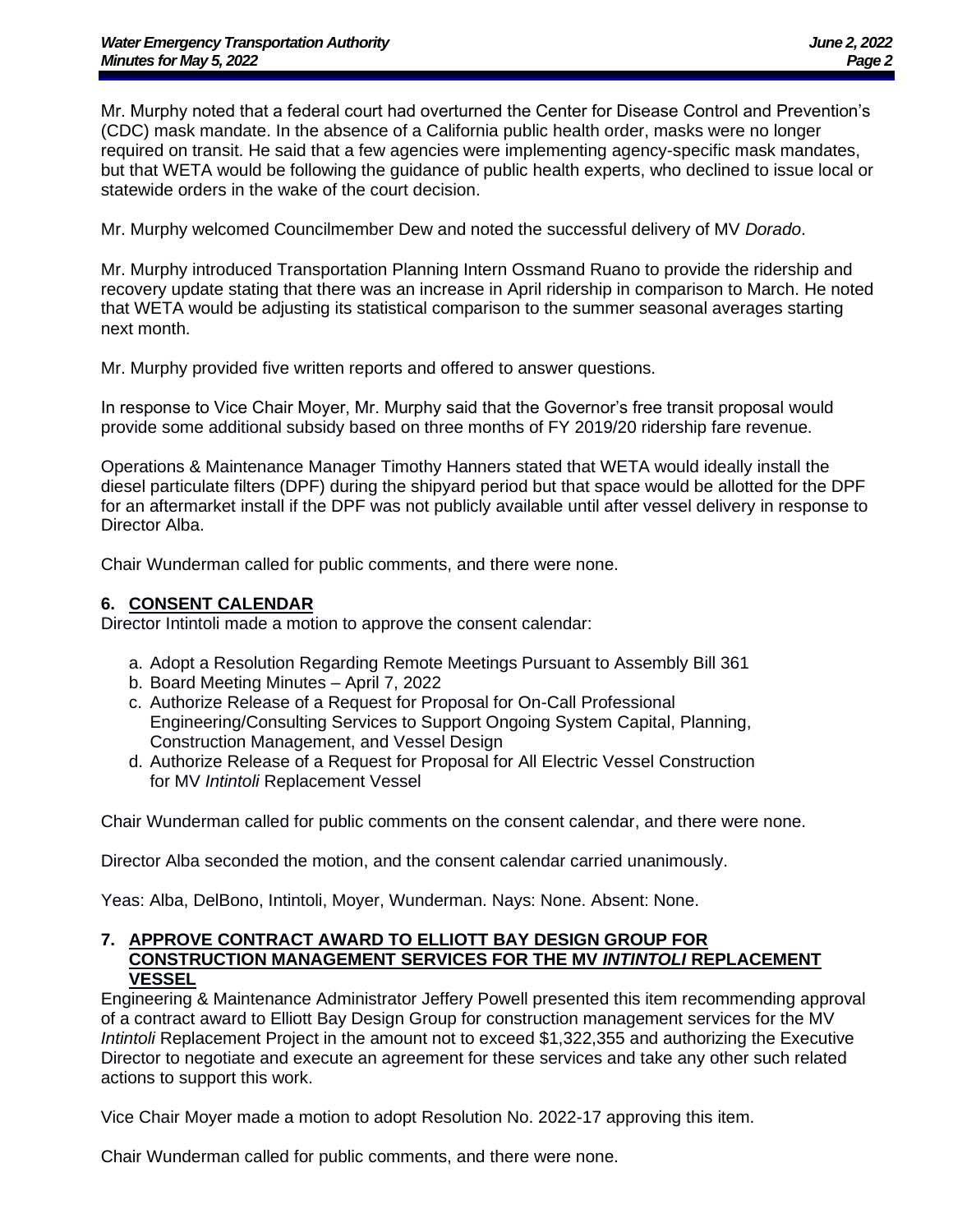Director DelBono seconded the motion, and the item passed unanimously.

Yeas: Alba, DelBono, Intintoli, Moyer, Wunderman. Nays: None. Absent: None.

#### **8.** *SEA CHANGE* **HYDROGEN-POWERED VESSEL DEMONSTRATION PROJECT**

Mr. Murphy presented this item recommending approving the implementation of a demonstration project to operate the *Sea Change* hydrogen-powered vessel as part of the San Francisco Bay Ferry network for a total of six months and authorizing the Executive Director to take steps to facilitate the project including:

- Adopt an amendment to the Fiscal Year (FY) 2022 Operating Budget in the amount of \$281,500 to fund the potential current fiscal year cost of the Demonstration Project. The remaining costs of the Demonstration Project will be included in the FY 2023 Operating Budget
- Execute an amendment to WETA's Operating Contract that allows Blue & Gold Fleet to lease the vessel and operate it in WETA service
- Negotiate and execute agreements with private and public sector project sponsors to secure funding that supports project implementation

Mr. Murphy stated that the demonstration project reinforces WETA's commitment to transitioning to zero-emission service. He said that the cost associated with running this project for six months is \$1.7 million as previously reported, and WETA is looking at ways to partner with others to offset the costs associated with funding the project.

#### **PUBLIC COMMENT**

SWITCH Maritime LLC Founder/Chief Executive Officer Pace Ralli said the project required many partners.

Mr. Murphy said that the vessel was currently in a shipyard in Seattle. He said that a Board action authorizing the project would signal bringing the vessel to the Bay Area.

Director Alba expressed concerns about the speed, capacity, refueling time, but noted that hydrogen has great potential to evolve and become a viable technology for WETA's longer routes.

Mr. Murphy confirmed ADA accessibility and boarding configuration in response to Vice Chair Moyer.

Director Alba made a motion to adopt Resolution No. 2022-18 approving this item.

Director DelBono seconded the motion, and the item passed unanimously.

Yeas: Alba, DelBono, Intintoli, Moyer, Wunderman. Nays: None. Absent: None.

## **9. SOUTH SAN FRANCISCO-SAN FRANCISCO PILOT SERVICE**

Mr. Murphy presented this informational item to provide an update to the Board on efforts to explore a six-month pilot service connecting San Francisco and South San Francisco. Staff had been targeting summer 2022 for pilot implementation, but South San Francisco employers are recommending that implementation of this pilot be paused until there is more certainty about return-to-office participation from likely riders. Given the considerable costs of subsidizing service for which the timing of ridership is still a question; staff is not seeking Board authorization to implement pilot service this summer but will continue to monitor return-to-office travel patterns and evaluate potential opportunities to expand San Francisco Bay Ferry service in South San Francisco.